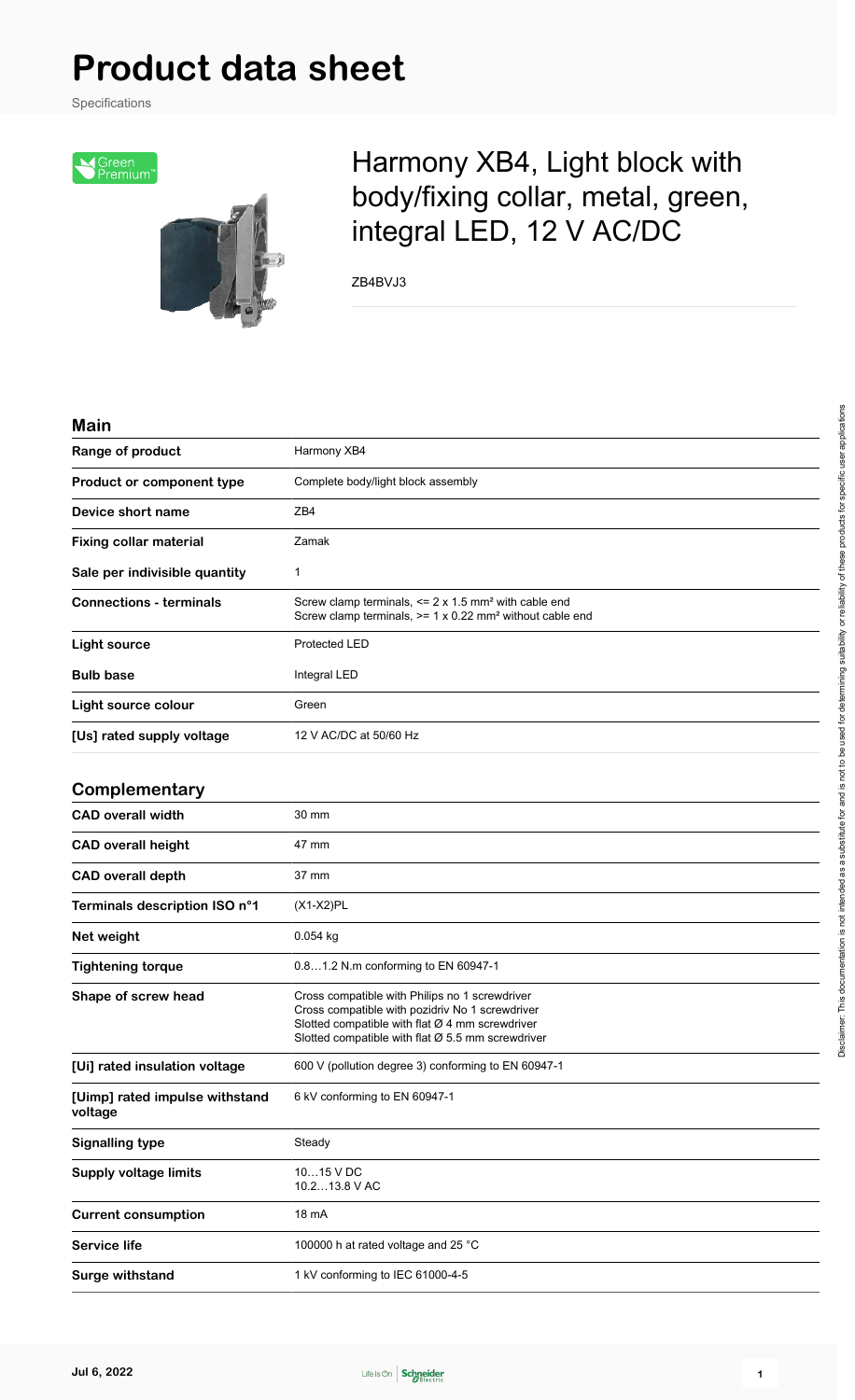| <b>Environment</b>                              |                                                                                                                                                                                |  |
|-------------------------------------------------|--------------------------------------------------------------------------------------------------------------------------------------------------------------------------------|--|
| <b>Protective treatment</b>                     | <b>TH</b>                                                                                                                                                                      |  |
| Ambient air temperature for<br>storage          | $-4070$ °C                                                                                                                                                                     |  |
| Ambient air temperature for<br>operation        | $-4070 °C$                                                                                                                                                                     |  |
| <b>Electrical shock protection</b><br>class     | Class I conforming to IEC 60536                                                                                                                                                |  |
| <b>Standards</b>                                | EN/IEC 60947-5-5<br>JIS C8201-5-1<br>EN/IEC 60947-5-1<br>EN/IEC 60947-1<br>CSA C22.2 No 14<br>EN/IEC 60947-5-4<br><b>UL 508</b><br><b>JIS C8201-1</b>                          |  |
| <b>Product certifications</b>                   | <b>DNV</b><br><b>BV</b><br><b>CSA</b><br>GL<br>UL listed<br>LROS (Lloyds register of shipping)                                                                                 |  |
| <b>Vibration resistance</b>                     | 5 gn (f= 2500 Hz) conforming to IEC 60068-2-6                                                                                                                                  |  |
| <b>Shock resistance</b>                         | 30 gn (duration = 18 ms) for half sine wave acceleration conforming to IEC 60068-2-27<br>50 gn (duration = 11 ms) for half sine wave acceleration conforming to IEC 60068-2-27 |  |
| <b>Resistance to fast transients</b>            | 2 kV conforming to IEC 61000-4-4                                                                                                                                               |  |
| Resistance to electromagnetic<br>fields         | 10 V/m conforming to IEC 61000-4-3                                                                                                                                             |  |
| <b>Resistance to electrostatic</b><br>discharge | 6 kV on contact (on metal parts) conforming to IEC 61000-2-6<br>8 kV in free air (in insulating parts) conforming to IEC 61000-2-6                                             |  |
| <b>Electromagnetic emission</b>                 | Class B conforming to IEC 55011                                                                                                                                                |  |

## **Packing Units**

| <b>Unit Type of Package 1</b>       | <b>PCE</b>      |
|-------------------------------------|-----------------|
| Number of Units in Package 1        | $\mathbf{1}$    |
| Package 1 Weight                    | 54.0 g          |
| Package 1 Height                    | 3.4 cm          |
| Package 1 width                     | 5.4 cm          |
| Package 1 Length                    | 5.6 cm          |
| <b>Unit Type of Package 2</b>       | S03             |
| <b>Number of Units in Package 2</b> | 150             |
| Package 2 Weight                    | 8.632 kg        |
| Package 2 Height                    | 30 cm           |
| Package 2 width                     | 30 cm           |
| Package 2 Length                    | 40 cm           |
| Unit Type of Package 3              | BB <sub>1</sub> |
| <b>Number of Units in Package 3</b> | 5               |
| Package 3 Weight                    | 270.0g          |
| Package 3 Height                    | 3.4 cm          |
| Package 3 width                     | 5.6 cm          |
| Package 3 Length                    | 26.5 cm         |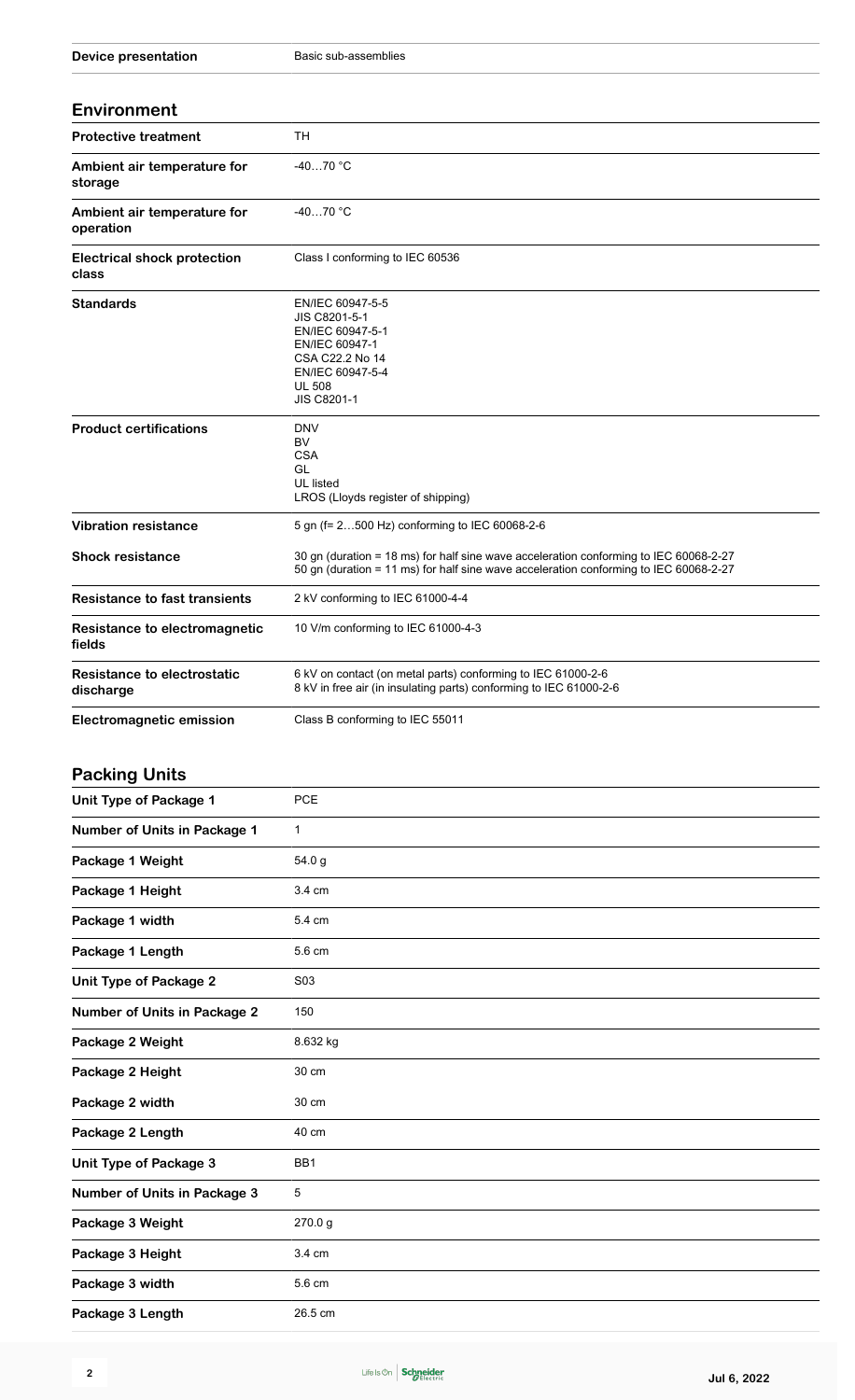#### **Offer Sustainability**

| Sustainable offer status        | Green Premium product                                                                                                                                                                                                                                 |  |
|---------------------------------|-------------------------------------------------------------------------------------------------------------------------------------------------------------------------------------------------------------------------------------------------------|--|
| <b>REACh Regulation</b>         | <b>REACh Declaration</b>                                                                                                                                                                                                                              |  |
| <b>REACh free of SVHC</b>       | Yes                                                                                                                                                                                                                                                   |  |
| <b>EU RoHS Directive</b>        | Pro-active compliance (Product out of EU RoHS legal scope)<br><b>EU RoHS Declaration</b>                                                                                                                                                              |  |
| Mercury free                    | Yes                                                                                                                                                                                                                                                   |  |
| RoHS exemption information      | Yes                                                                                                                                                                                                                                                   |  |
| <b>China RoHS Regulation</b>    | China RoHS declaration                                                                                                                                                                                                                                |  |
| <b>Environmental Disclosure</b> | <b>Product Environmental Profile</b>                                                                                                                                                                                                                  |  |
| <b>Circularity Profile</b>      | End of Life Information                                                                                                                                                                                                                               |  |
| <b>WEEE</b>                     | The product must be disposed on European Union markets following specific waste collection and<br>never end up in rubbish bins                                                                                                                        |  |
| California proposition 65       | WARNING: This product can expose you to chemicals including: Lead and lead compounds, which is<br>known to the State of California to cause cancer and birth defects or other reproductive harm. For more<br>information go to www.P65Warnings.ca.gov |  |

#### **Contractual warranty**

**Warranty** 18 months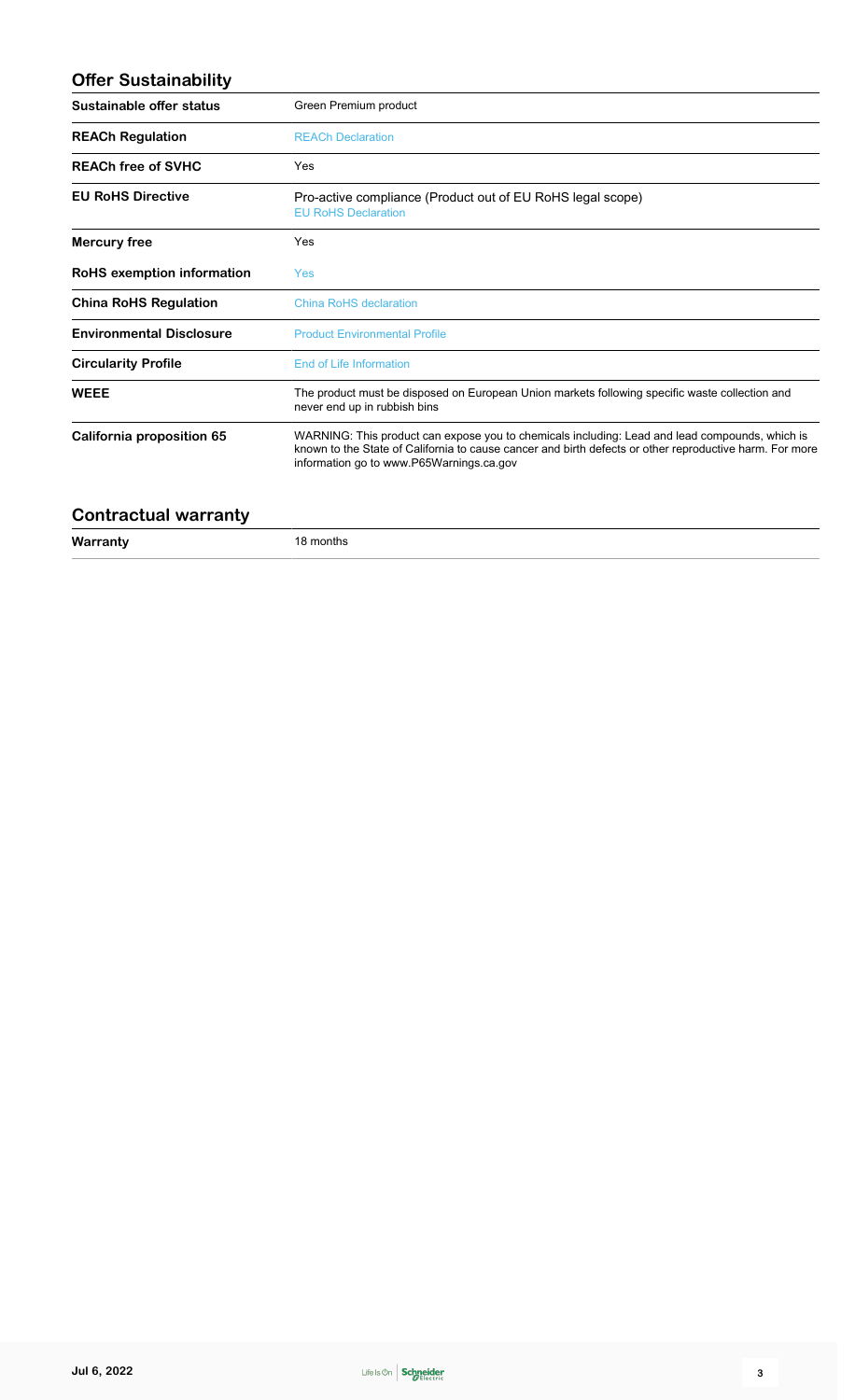## **Product data sheet**

**ZB4BVJ3**

Dimensions Drawings